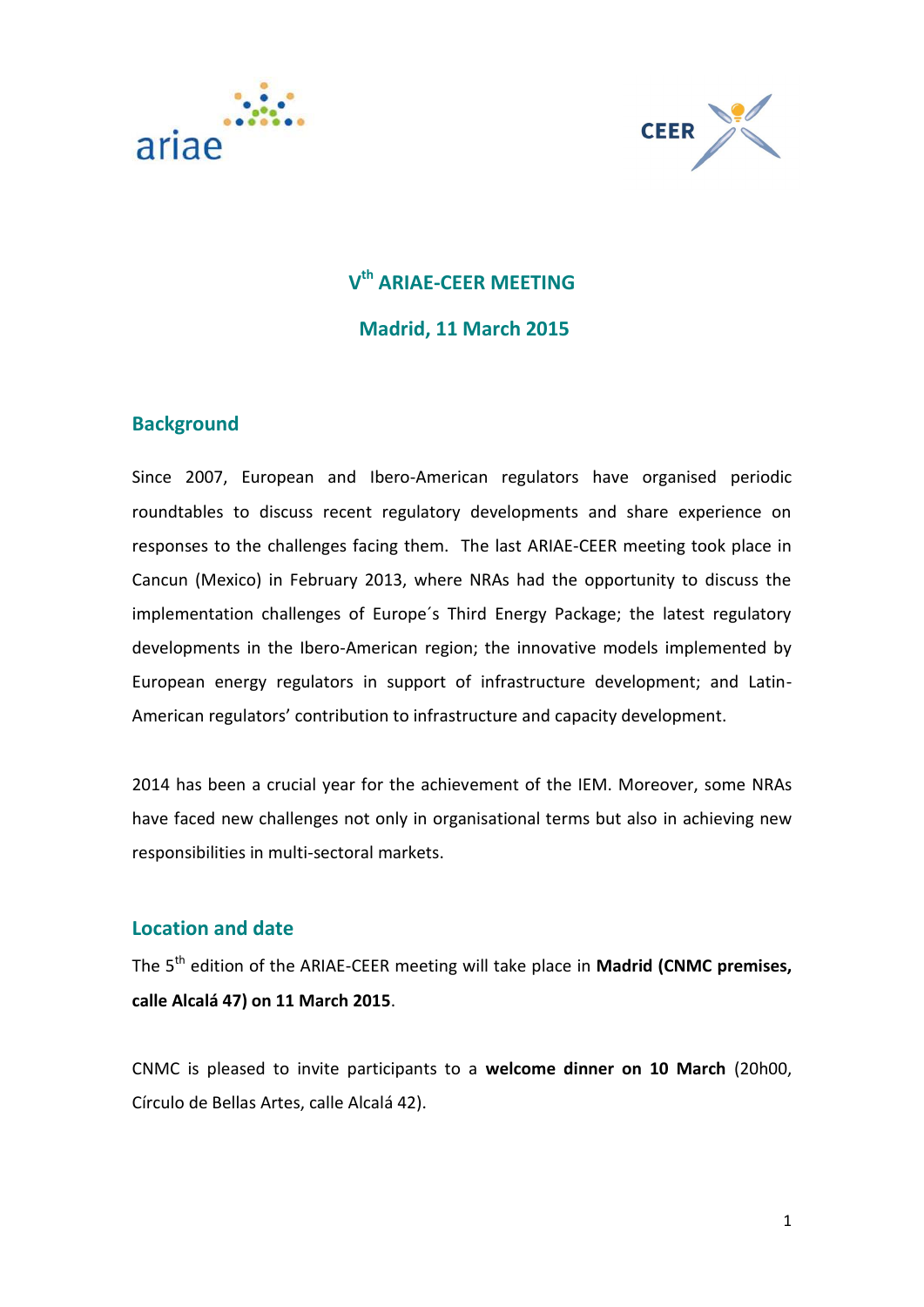#### **Agenda - 11 March 2015**

#### **9:30 h Welcome**

#### **Opening address**

*Mr. Jose María Marín Quemada, President of CNMC Lord John Mogg, President of CEER Mr Francisco Salazar, President of ARIAE Mr Alparslan Bayraktar, ERRA Chairperson and Commissioner of EPDK/EMRA*

# **10:00-11:00 h Session I: Energy regulation and major global developments: the impact of renewables, the fight against climate change**

*Moderator: Lord John Mogg, President of CEER*

*Speakers and topics:*

- o From Lima climate change conference towards an agreement on climate change in Paris 2015. Actions in Latin-American energy sectors. *Mr Pedro Linares. Universidad de Comillas (Spain)*
- o The EU energy targets leading to 2050, the transition to a low-carbon economy and the role of energy regulation

*Mr Fernando Hernández, Director General of Energy (CNMC) and Chair of CEWG/AEWG.*

Open debate

### **11:00 – 12:00 Session II: Regional markets**

*Moderator: Francisco Salazar, President of ARIAE and Chairman of the Energy Regulatory Commission (CRE) of Mexico*

*Speakers and topics:*

o Progress achieved in the completion of the EU IEM and the way forward: A Bridge to 2025

*Lord Mogg, President of CEER*

o The experience in the electricity regional market (MER) in Central America and how to promote other regional projects in Latin-American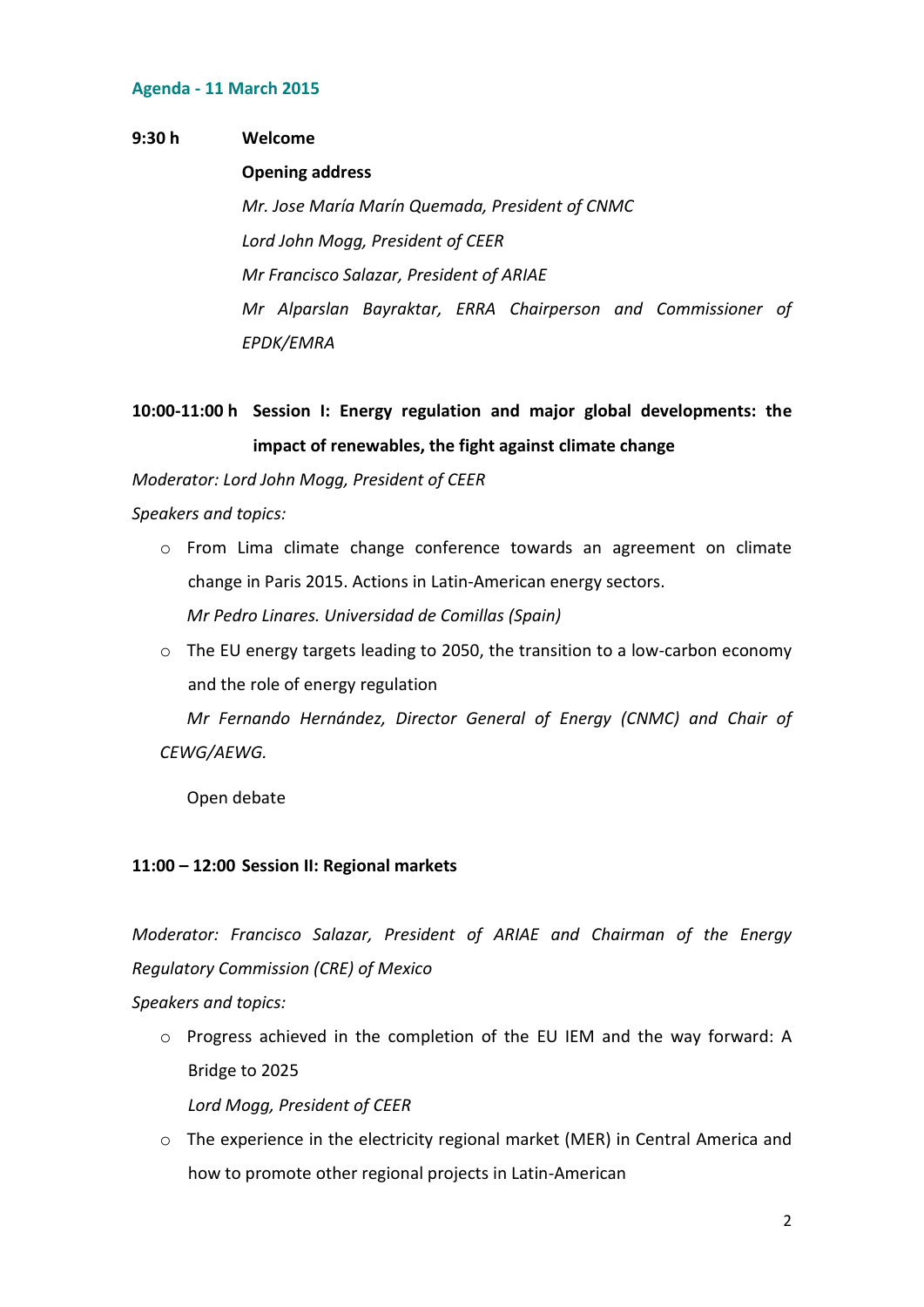Open debate

# **12:00 – 13:00. Session III: Developing energy infrastructure – incentivising investments**

*Moderator: Mr Michel Thiollière, CRE (France)*

### *Speakers and topics:*

o The EU Energy Infrastructure Package and the list of Projects of Common Interest (PCIs)

*Mr Alexandre Santos, Commissioner of ERSE (Portugal)*

o *Latin-American approaches to tendering for infrastructure projects ARIAE representative Mr Germán Castro, ARIAE and Commissioner of CREG (Colombia) and 3th Vice-Chairman of ARIAE*

Open debate

### **13:00 – 14:30 Lunch at CNMC premises** *(kindly provided by CNMC)*

# **14:30 – 15:30 Session IV: Customer empowerment: demand side response and customer protection**

*Moderator: Mr Josep Maria Guinart, Commissioner of CNMC (Spain) and 1st Vicechairman of ARIAE*

*Speakers and topics:*

- o Unlocking energy market flexibility and demand-side response *David Halldearn, Advisor to the CEER President*
- o Customer protection *Mrs Carmen Urizar, President of CNEE (Guatemala)*

Open debate